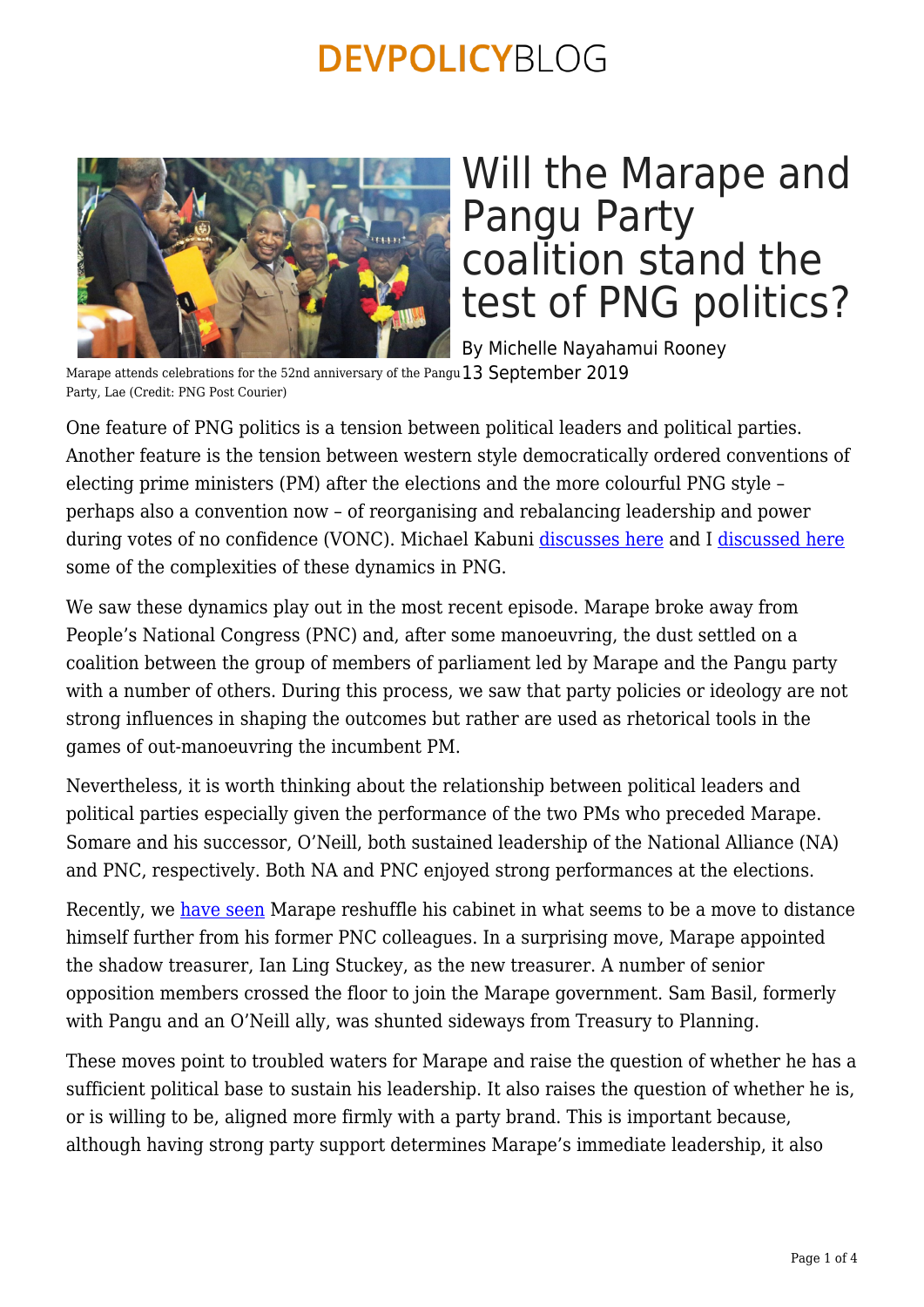shapes his prospects of sustaining his position as PM leading into, during, and beyond the national general elections in 2022. Without a strong party to lead and win the 2022 elections, Marape's chances of being invited back to form government are reduced and he will be left to rely on his personal political brand, charisma, and prowess as he did during the VONC.



*Report detailing Pangu election performance in 1982 (Image credit: Michelle N Rooney)*

Marape's first months as PM have been founded on a strong coalition with Pangu party. If Marape is no longer a member of PNC, and is instead a coalition member with Pangu, then what is the character of his purported membership and leadership position within Pangu? Pangu is the oldest political party in PNG with its political base and origins in the Morobe Province, and a strong support base in the northern coastal region of mainland PNG (Momase). It has withstood the test of time in PNG politics to remain a key political institution. See [here](https://openresearch-repository.anu.edu.au/bitstream/1885/133699/1/Pangu_Returns_to_Power.pdf) for a report on their election performance in the 1982 national elections. Pangu made a comeback in the 2017 elections running on a platform of opposition to the PNC. After the elections, Basil, then Pangu's leader, joined O'Neill's government. The party split, and an ongoing dispute emerged about who the leader is. Most recently in May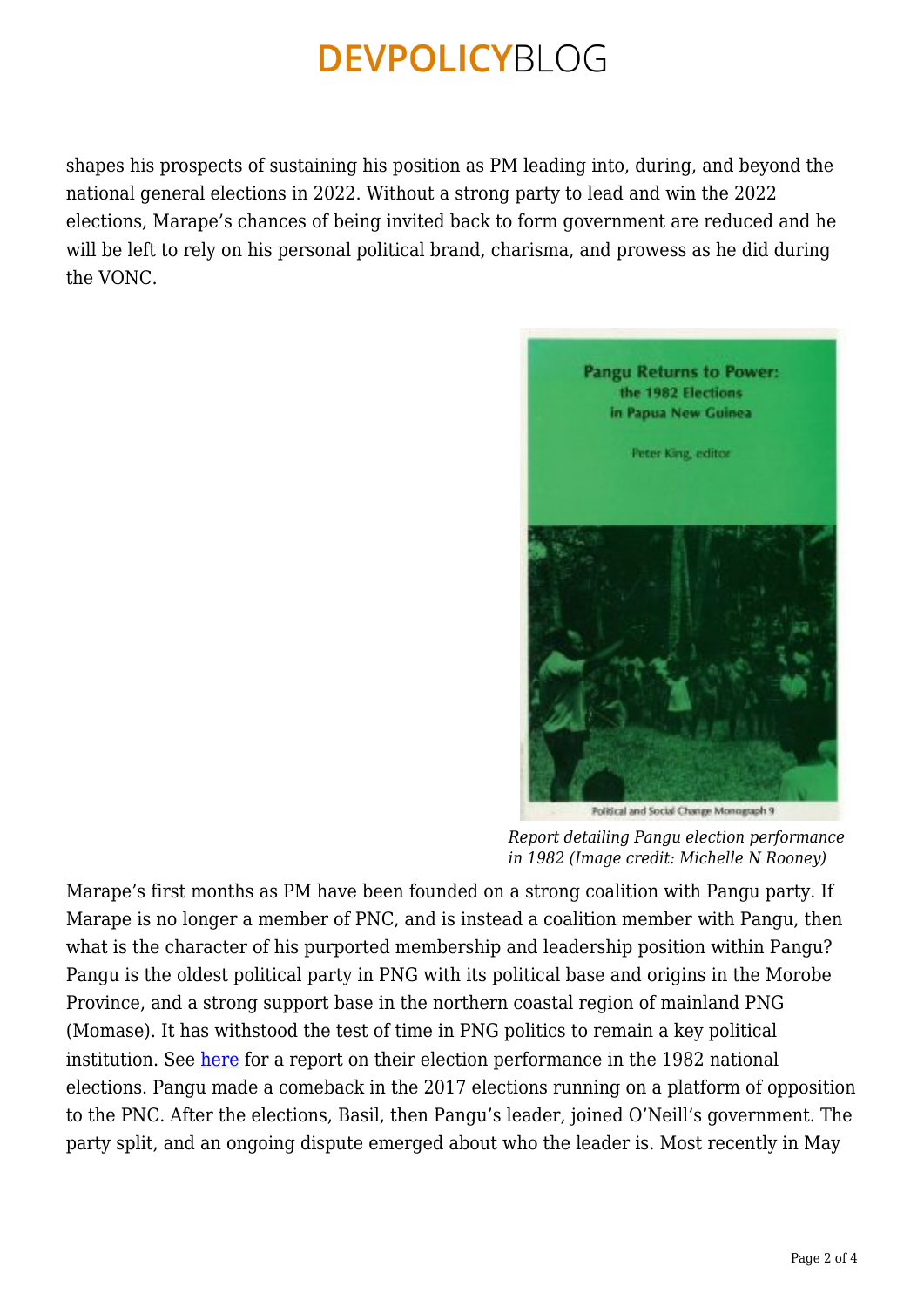2019, and coinciding with Marape's move away from the O'Neill led PNC that set in motion the VONC, Morobe Governor Ginso Saonu was reportedly appointed as *[interim party leader](https://postcourier.com.pg/saonu-interim-pangu-pati-leader/)*. Saonu extended the [invitation to Marape to join the party](https://postcourier.com.pg/pangu-pati-executives-say-leadership-saonu/) providing the numbers required to bolster Marape's position. However, media reports still point to [internal turmoil](https://postcourier.com.pg/leadership-in-question/) within the party.

Marape's hold on the prized PM position is not a fait accompli. It is against this tumultuous and confusing background that Marape finds himself PM – no longer a member of a strong political party like PNC, and in a coalition dependent on the support of Pangu to hold his position. Reflecting the uncertainty of this coalition, PNG's media reports about Marape's statements are ambivalent. For example, in this [report](https://www.thenational.com.pg/marapes-dream/) he is reported as referring to Pangu as 'My Pangu'. In June, Marape [visited Lae, the political base and origins of the Pangu](https://postcourier.com.pg/pangu-pioneers-lead-marape-lae-rally/) [party, accompanied by the party's pioneering leaders](https://postcourier.com.pg/pangu-pioneers-lead-marape-lae-rally/) to attend the fifty second commemoration of the party. Although the senior leaders of the party expressed their support and solidarity, they fell short of stating that he was the leader. It is unlikely the leadership of this party will go to a newcomer. In announcing Ling Stuckey as the new Treasurer, the PM reportedly referred to Pangu as the party that he ['co-leads'](https://postcourier.com.pg/kavieng-mp-ian-ling-stuckey-new-treasurer/).

From the outside, it is not possible to know whether these ambivalent statements reflect the confusion among the public, as reflected in some comments on social media and in the mainstream media about this, or they are carefully crafted to portray a coalition that is not set in stone. Only those on the inside could tell us.

Whatever the case, Marape will need to overcome immediate challenges to his leadership. The recent changes in the cabinet, including the sidelining of O'Neill and the move by senior opposition members to the government side, are signs that there are major moves underway to challenge or consolidate Marape's leadership. The latest indications reported in the PNG media this week are that Patrick Pruaitch, leader of the NA party, joined by members of his party, [crossed the floor to join the Marape government.](https://postcourier.com.pg/opposition-leader-joins-government/)

The real test, however, is in the longer term. Even if he is able to overcome immediate challenges, the PM will still need to move into the 2022 national general elections with a solid and wide political base. He does not enjoy the kind of political party base that his predecessors had nor is his 'co-leadership' of Pangu guaranteed. The coalitions forming around him seem too fluid and lack the clarity required to guarantee him the support he will need. Heading even a small political party will be necessary if he is to continue to play the game of politics on the floor of parliament. One thing is clear: Marape has his work cut out.